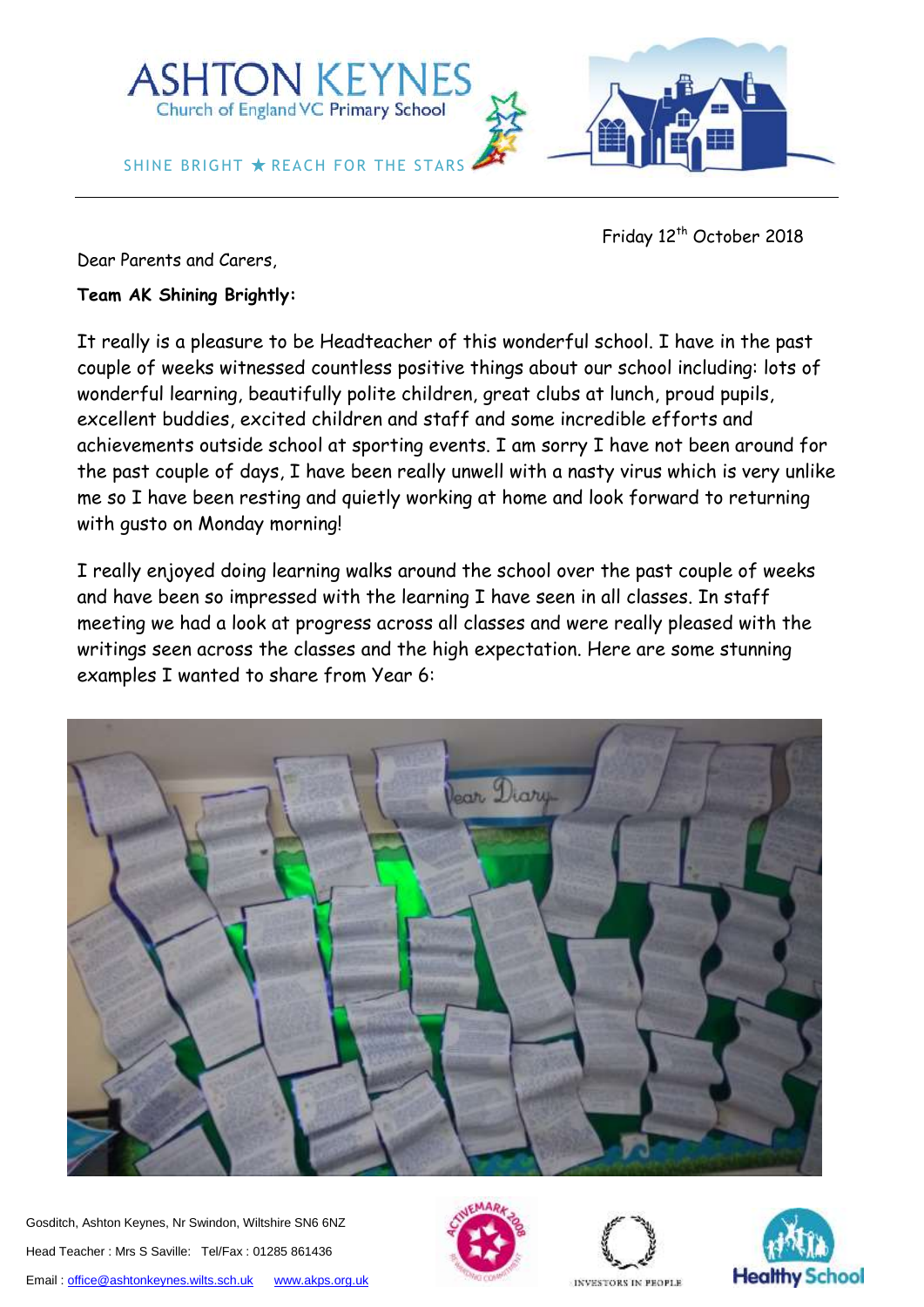

Year 6 have been truly inspired by Eva Ibbotson's, 'Journey to the River Sea'. They have written some amazing diary entries and really taking on the character of Maia. We have looked at high-level language, sentence structure and punctuation. Their use of emotive and figurative language has blown our metaphorical socks off. The children have also continued to work on these skills and apply them to their homework. Please pay a visit to Class 6 to take a look at all the children's fabulous work.



As well as creating highquality writing, Class 6 have also created extremely high-quality art work. We have been inspired by Henri Rousseau and the way in which he drew and painted tropical plants to create our own oil pastel pictures. The children applied their skills of accuracy and precision



to create some truly stunning pieces of work.

I look forward to reporting on another class in my next newsletter.

With the Government's news release this week about changes with OFSTED to a focus on the whole school curriculum rather than just test results, I feel we are already shining with this as we have excellent outcomes for our children as well as an engaging and deep curriculum which enables our children to explore and deepen their thirst for learning in a range of subjects; not just English and Maths. This is what I see every time I walk around our school; a rich learning environment.

# **Times Table Rockstars success and thank you!**

Miss Redman has introduced a trial for our school of 'Timestables Rockstars'. Whilst it is primarily aimed at children in KS2, we felt it would be useful for parents to have access to it in KS1 to get children going early and when they are ready. It is absolutely essential that children can quickly recall and apply their tables up to  $12 \times 12$  by the end

Gosditch, Ashton Keynes, Nr Swindon, Wiltshire SN6 6NZ Head Teacher : Mrs S Saville: Tel/Fax : 01285 861436 Email[: office@ashtonkeynes.wilts.sch.uk](mailto:office@ashtonkeynes.wilts.sch.uk) [www.akps.org.uk](http://www.akps.org.uk/)





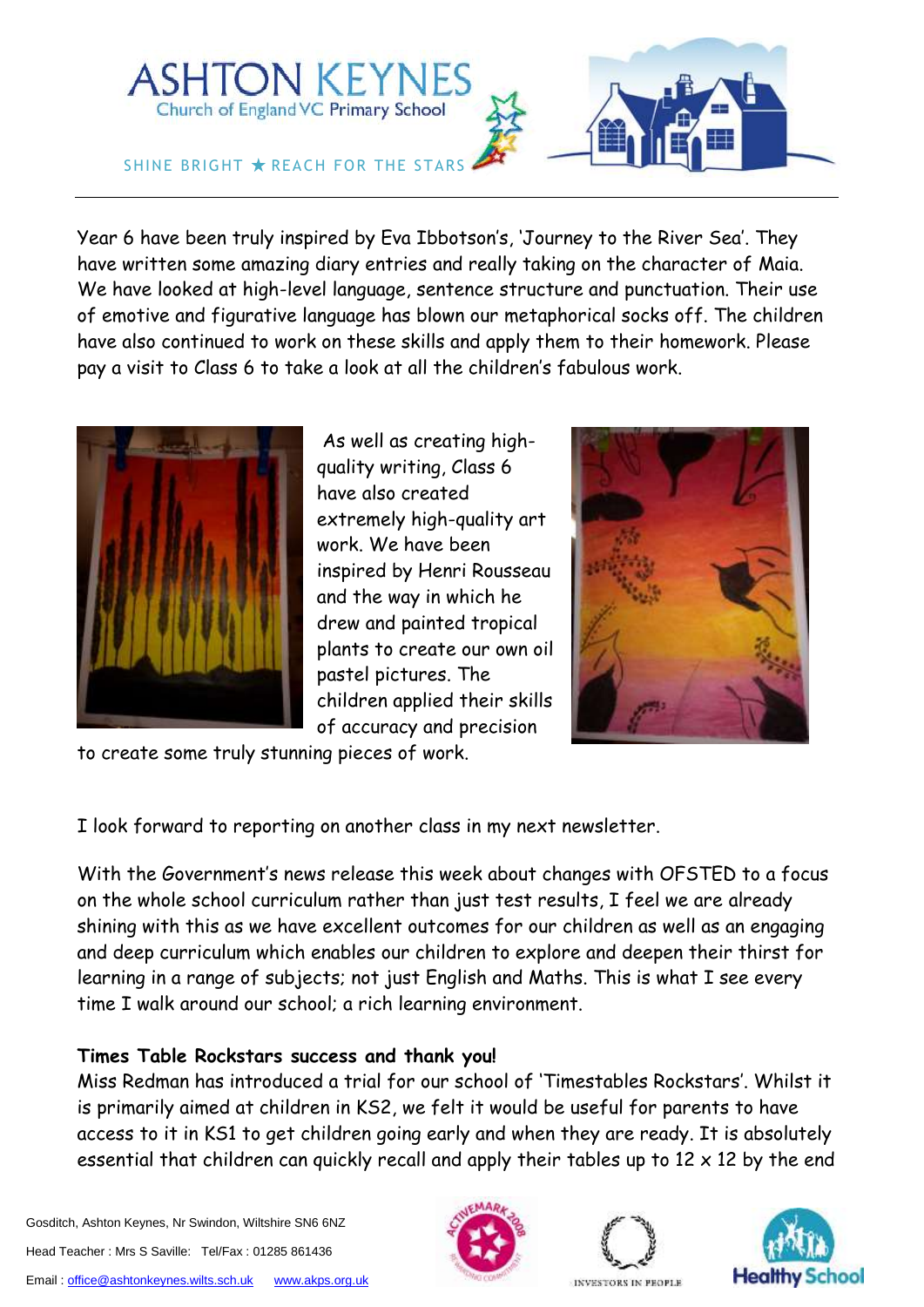

of Year 4 so the school feels that Rockstars will help with this in a fun way. Miss Redman has been issuing merits for children who are working hard on Rockstars in each class and is excitedly tracking how we are doing against other schools. We are currently one of the fastest local primary schools, even faster than Deer Park! We would whole-heartedly like to encourage children to use Rockstars, especially with the expectation nationally for children to quickly recall their tables and know the inverse up to  $12 \times 12$  by the end of Year 4. With regard to KS1, it is important the children give this a go when they are ready for it, it is designed to be a helpful tool so starting with 2,5 and 10s is really helpful. We have seen as experienced teachers that children fluently learning times tables leads to greater success in Maths, so we are keen for our children to do this as soon as they are ready and aim for it to be in place by the end of Year 4.

### **Keeping Team AK smart and ready to learn**

I have recently spoken with the children about uniform and ensuring we are smart in school, which they totally agreed with. We discussed the problem with wearing hair accessories which were too big, bright and were distracting children from their learning. We agreed that it would be better and smarter for children not to wear these bright bows and that staff would politely remind children that these are for home use and dress down days rather than school. The children all understood this and we have been delighted to see how the children have taken this on board. I also spoke about trainers and reminded children that these should only be worn for PE or if a child has a medical need or a broken shoe and therefore a letter should be sent in from the parent and trainers only worn for a short period of time. Again, your children understood this. We are all so proud of our school, thank you for helping us work together to ensure that our children continue to be proud of their uniform and wear sensible uniform which does not cause any unnecessary distraction.

### **Clubs**

There are a range of clubs happening in school currently and these can change termly. You will be informed of clubs via a letter home as it is difficult to create an online timetable due to the clubs regularly changing. Do give the office a call if you would like to enquire about any particular club. During lunchtimes, the Smooga offers a different activity each day led by members of staff, including a disco Friday! I have been regularly meeting with children from across the school to book in clubs they would like to run in lunchtimes and I am delighted with the range of clubs we have coming from the children. Currently we have 'comic' club and 'individual star craft' clubs with

Gosditch, Ashton Keynes, Nr Swindon, Wiltshire SN6 6NZ Head Teacher : Mrs S Saville: Tel/Fax : 01285 861436 Email[: office@ashtonkeynes.wilts.sch.uk](mailto:office@ashtonkeynes.wilts.sch.uk) [www.akps.org.uk](http://www.akps.org.uk/)





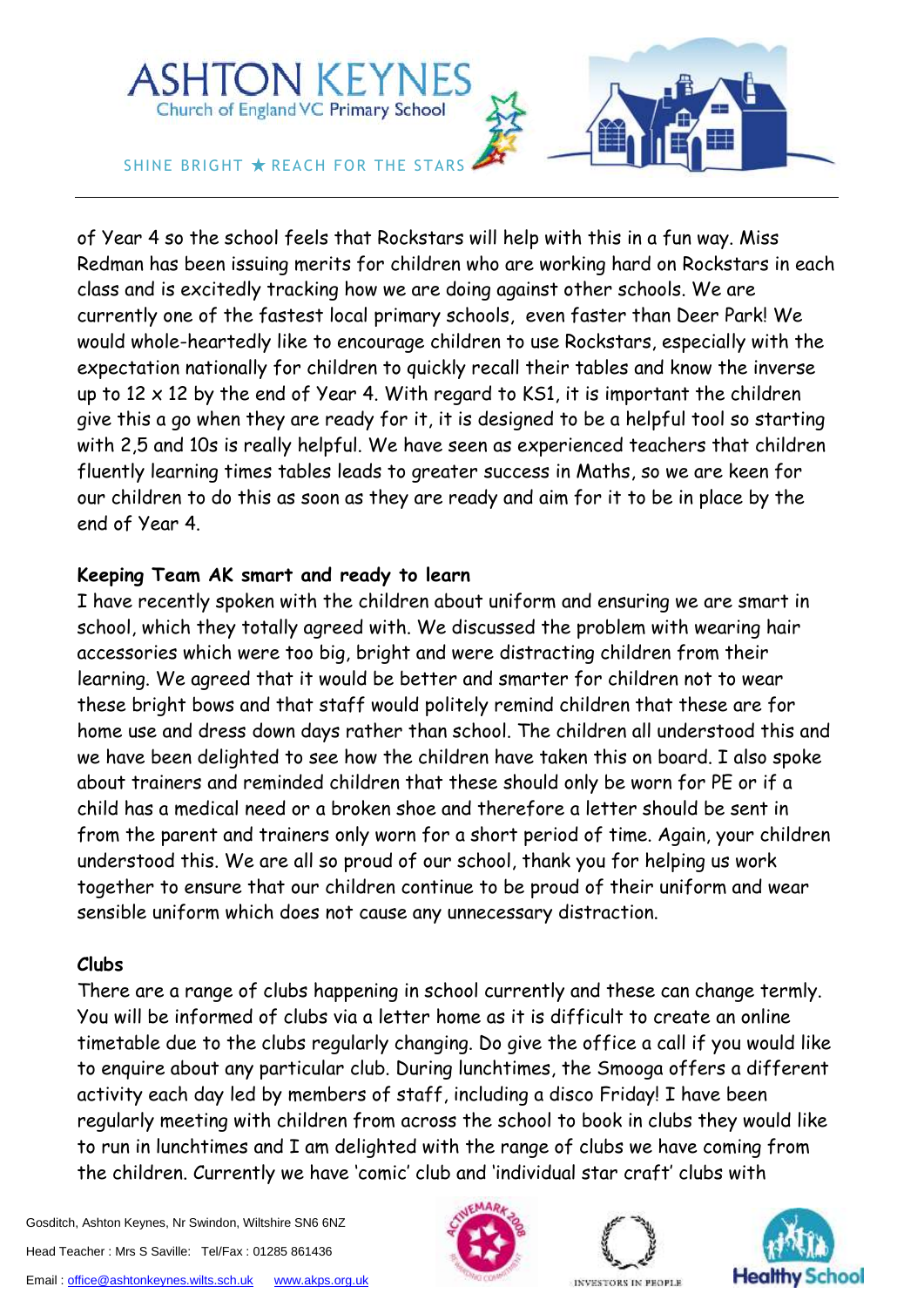

obstacle course club, 'Sing your heart out' and 'Science' clubs among many others waiting for after half term! I love helping your children run their clubs, it is important for the children to have this experience of leadership and it is open to any children from across the school, there is no age limit!

### **Book Fair -thank you**

Last week, our annual book fair was a huge success. I was absolutely delighted to see it so well attended and I was really impressed by the team of children who worked their socks off with Miss Harrold to organise and run the event. This is what the pupil leaders of the event and Miss Harrold would like to say:

*"Thank you for everyone that turned up even if they didn't buy a book or cake because it gave us confidence that we were doing well. Thank you to the team who worked so brilliantly well with Miss Harrold, Mrs Campbell and I. Thanks to Miss Igoe and Mrs Simpson for being there every day after school. The book fair has been a huge success and I am certain that we have raised a lot of money. Thank you to everyone that turned up, bought a book or cake and to the book fair team." Enzo (Book Fair Manager)*

*"We hope that you and your child/children enjoyed our book fair. It was a huge success. Anyone who bought a book, donated a cake or supported our cafe we would like to say a massive thank you to. To all staff and parents who made this possible, you are deeply thanked. especially Miss Harrold and Mrs Campbell for making it what it was." Zara Maxwell (Accountant) and Anna Branscomb (Deputy Fair Manager)*

*We've just had the final amounts confirmed. The Book Fair Cafe made £83 and the commission from the Book Fair Sales was...£624! Amazing - Jane xx*

My thanks to everyone who supported, to the staff who helped, to those who baked and donated cakes and cups and to the wonderful children for their excellent leadership skills. I really love this book fair as it always brings such great books and good value too. We always end up with some brilliant new titles for our library to benefit all children. This is a tremendous amount of money raised for books- THANK YOU SO MUCH YOU WONDERFUL PEOPLE!

# **Value in Focus- Our current Christian value in focus is Creativity**

Think of your favourite picture. Imagine it in your head. What about it grabs your attention- is it the colours, the shapes, the way the artist has made it realistic or abstract? Think about a building you like. What is it about it that grabs your attention?

The cave paintings at Lascaux, the standing stones at Stonehenge and the beautiful jewellery from Ancient Egypt show that from earliest times human beings have wanted to design and create beautiful things. Each of us is creative in different ways. Some people love to paint, others to cook. Some take delight in building lego models or





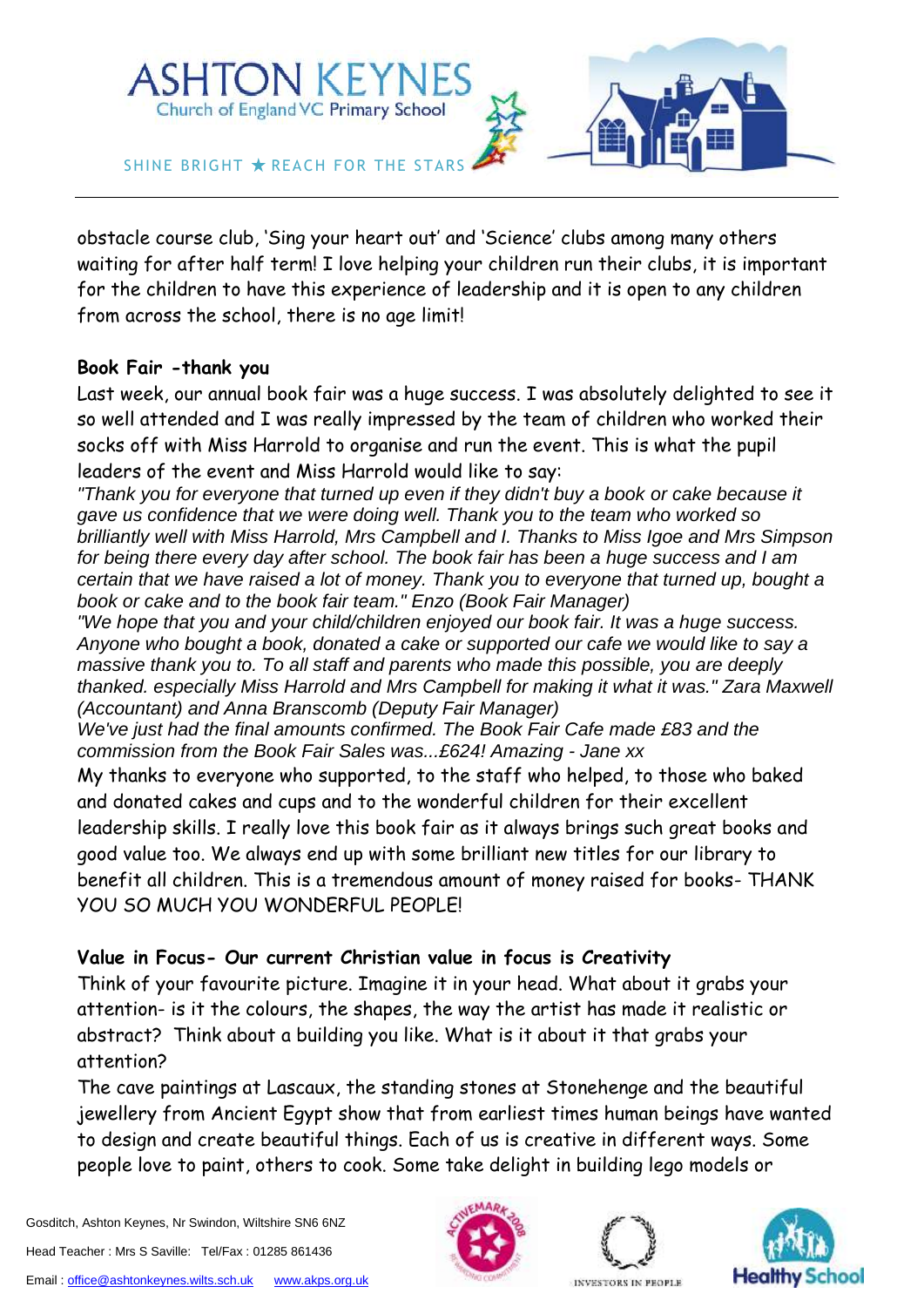

making music. Each of us can let our creativity shine. Sometimes it can take a lot of courage to be creative. You might have to share new ideas with people who might think differently.

We have been really impressed with how our children have been showing creativity. Setting up an ideas box for the school, designing and providing clubs for other children. I have a great club list building with children coming and sharing their ideas and booking slots to run their clubs. We have so many brilliant clubs about to be run by our pupils. Your children are so creative!

**School Improvement Plan 2018/2019** We will be working on these four areas throughout the year, as defined by staff and Governors. We also have many other things we will be working on to ensure our school continues to shine ever so brightly. As shared on our website, our 4 areas in focus this year are:

- 1.Developing a proactive approach in partnership with parents to positively manage the impact of social media and the internet upon the development and well-being of our pupils (Led by S.Saville)
- 2. Maths- whole school development and embedding of strong number understanding and application in line with new Government expectations (Led by K.Redman)
- 3.Further deepen children's learning across the school through metacognition and self-regulation (Led by L.Perring)
- 4. Pupil Leadership incorporating business enterprise to deepen and broaden pupils subject skills (Led by C.Kibblewhite)

# Doggy Family



We have many lovely puppies and dogs joining us in our wider Team AK family one of those being Ted, who I introduced you to in my last newsletter (Here is a more recent photo as promised). As part of my journey with Ted as a school dog, I will be arranging for external visitors to come into school to talk with our children about dog safety and keeping themselves safe around dogs. I have of course done a thorough risk assessment for Ted as he will be visiting school regularly. For safety reasons, Ted will not on the playground at the busiest times of the day during collection and drop off which is the same rule for all dogs. This ensures a safe and calm





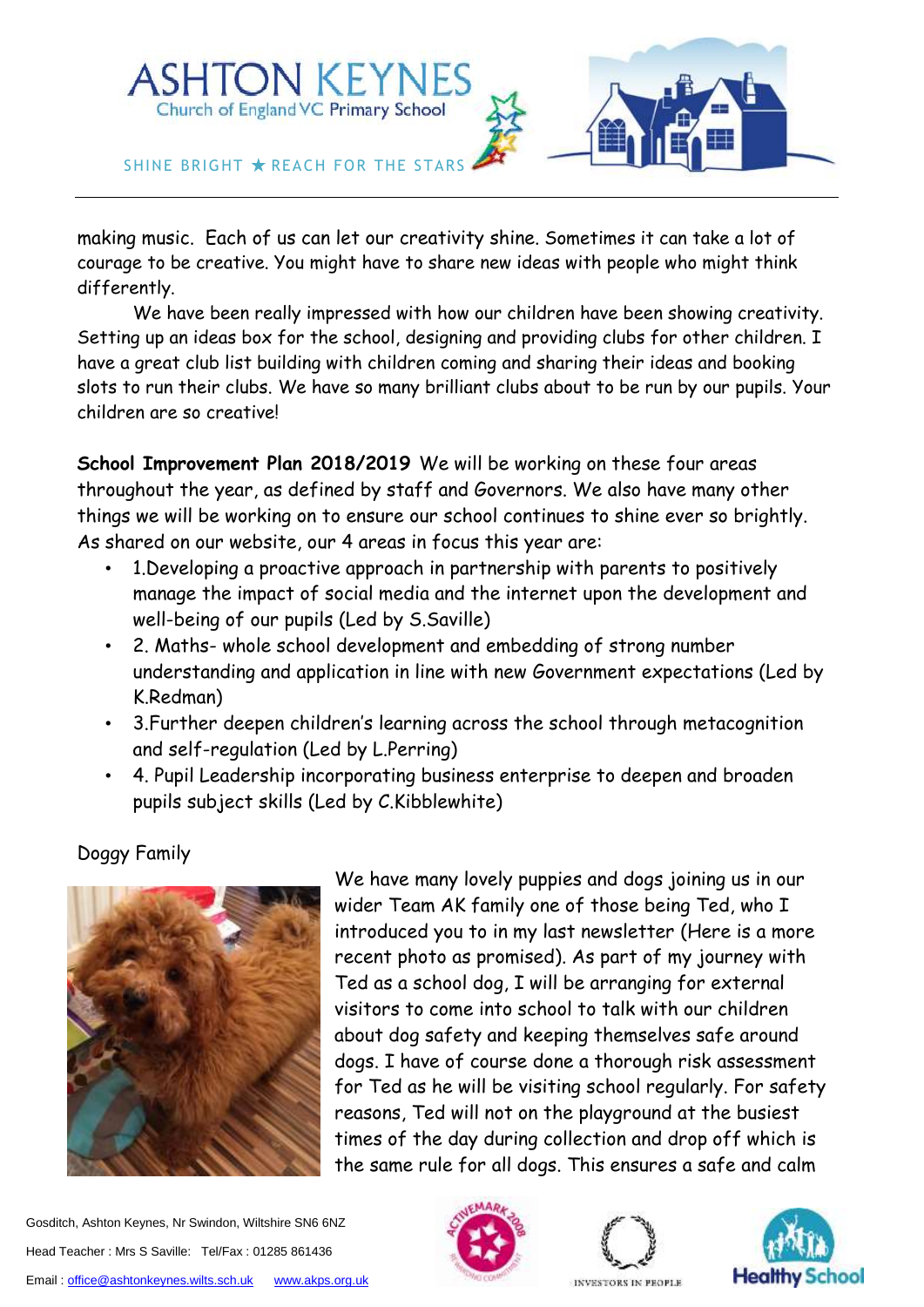

pick up for children and parents. In addition, I have spoken with the children about not crowding the dogs who are waiting outside school at pick up and drop off times to avoid any potential incidents/ accidents. I would really appreciate it if you could reinforce this with your children to continue to keep them safe as we love having our extended doggy family around us and want it to continue to be a successful relationship. I am aiming for Ted to be in on a Friday each week, so do come and say hello if you haven't met him yet, he can be located in mine (and Ted's) office!

I hope you have a lovely weekend and thank you for your continued support and partnership

With my warmest regards

### S.L.Saville

Mrs. Saville

Head teacher

**The school calendar on the website [www.akps.org.uk](http://www.akps.org.uk/) is loaded with dates up until the end of this academic year 2019 to help you plan ahead:**

| Date                               | Event                                                                         |
|------------------------------------|-------------------------------------------------------------------------------|
| Sunday 14 <sup>th</sup> October    | 11am Church Harvest Festival Holy Cross- all welcome                          |
|                                    | 12.30 Harvest lunch school hall- all welcome                                  |
| Wednesday 17 <sup>th</sup> October | Zumba morning                                                                 |
| Friday 19 <sup>th</sup> October    | 9am Heroes and Heroines                                                       |
| Monday 22 <sup>nd</sup> October    | Sports tournament afternoon with parents from 3.15pm                          |
| Tuesday 23rd October               | Water Aid Day- dress down wear blue 50p                                       |
|                                    | Unveil pupil pebble display in spiritual garden                               |
|                                    | End of Term 1                                                                 |
| Wednesday 24 <sup>th</sup> October | Teacher training day school closed to pupils                                  |
| Monday 5 <sup>th</sup> November    | 9am Term 2 starts                                                             |
|                                    | Parents evening online sign up opens for bookings                             |
| Wednesday7 <sup>th</sup> November  | Y 3 and 4 Corinium trip                                                       |
| 10 <sup>th</sup> November          | 4.30pm AKPS Firework Evening at Bradstone Fields- help<br>appreciated please! |
| 11 <sup>th</sup> November          | 2.30 pm in village hall WW1 Concert Party in celebration of the               |
|                                    | Armistice involving some pupils- organised by the village                     |
|                                    | community                                                                     |
| Tuesday 13 <sup>th</sup> November  | 3.30-7pm Parents Evening                                                      |
|                                    | Flu vaccination day for YR-5                                                  |
| Thursday 15 <sup>th</sup> November | 3.30-6pm Parents Evening                                                      |
|                                    | <b>FOAKS School Disco</b>                                                     |
|                                    | Mighty Oaks in Class R from 5-6                                               |

Gosditch, Ashton Keynes, Nr Swindon, Wiltshire SN6 6NZ

Head Teacher : Mrs S Saville: Tel/Fax : 01285 861436





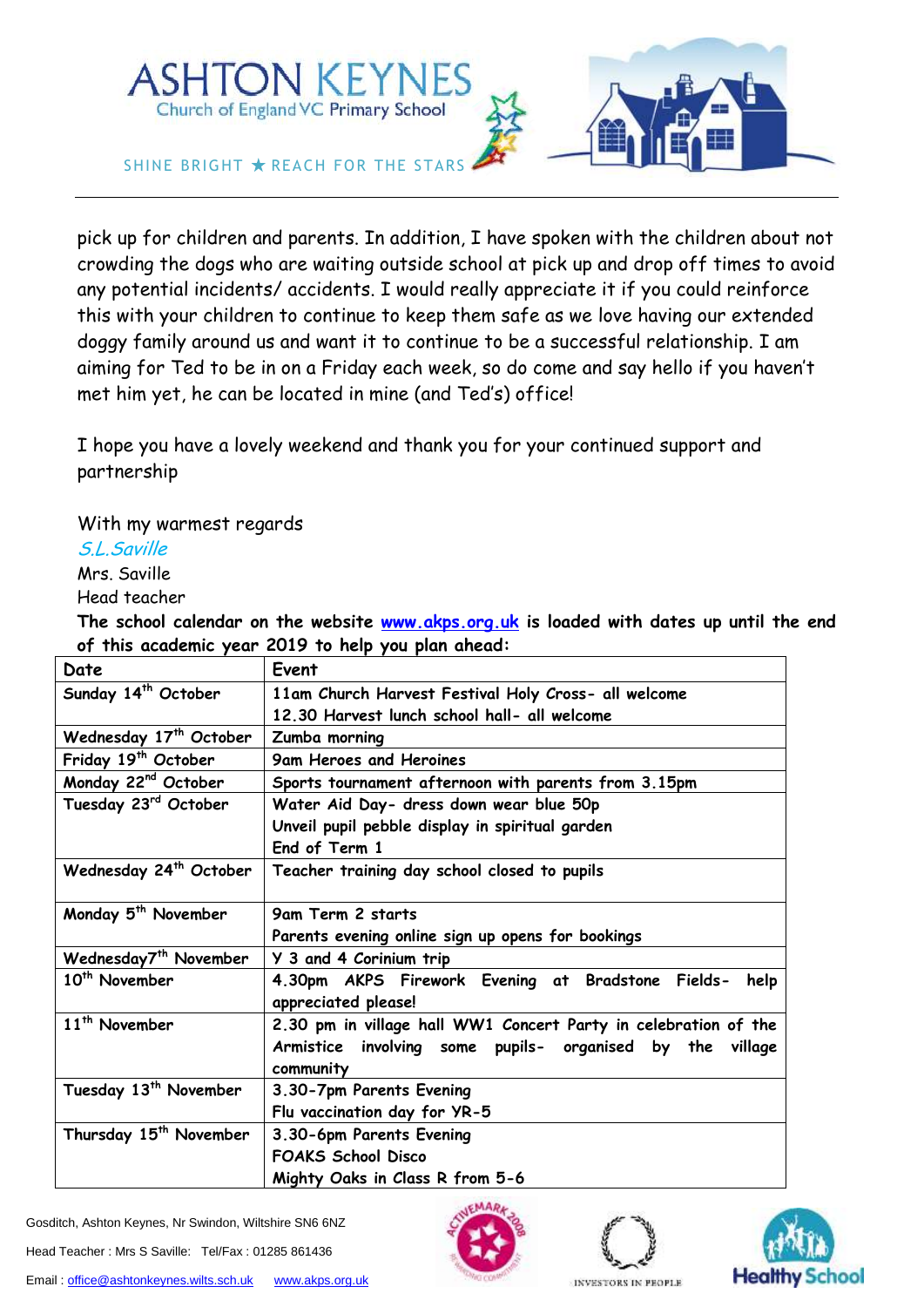



#### SHINE BRIGHT  $\star$  REACH FOR THE STARS

| Tuesday 27 <sup>th</sup> November  | 9am Y5 Class Assembly to parents/carers (please note change of  |
|------------------------------------|-----------------------------------------------------------------|
|                                    | date)                                                           |
|                                    | 1.30pm Senior Citizen Tea Party hosted by Year 6                |
| Sunday 2 <sup>nd</sup> December    | 4pm Christingle in Church                                       |
|                                    | 5.30 Christmas tree lighting at pub-choir to sing if possible   |
| Friday 7 <sup>th</sup> December    | 1.30pm FOAKS Pocket Money Stalls                                |
| Monday 10 <sup>th</sup> December   | 10.45-11.45 KS1 Nativity Dress Rehearsal for children in school |
|                                    | and playgroup/ nursery                                          |
|                                    | 1.30-2.30 Nativity - all welcome                                |
| Tuesday 11 <sup>th</sup> December  | Whole school trip to the Pantomime- Aladdin                     |
|                                    | 11.30 coaches pick up, packed lunch on coaches, 1pm production, |
|                                    | 3.30 pick up from theatre, 4-4.15 back at school                |
| $12^{th}$<br>Wednesday             | 1.30-2.30 Nativity - all welcome                                |
| December                           |                                                                 |
| Thursday 13 <sup>th</sup> December | 5.30pm-6.30pm Nativity (adults/ older siblings only please)     |
| Friday 14 <sup>th</sup> December   | Christmas Jumper Day- 50p for Save the Children                 |
|                                    | 1.20pm leave for 1.40 Christmas Service Holy Cross Church- all  |
|                                    | welcome                                                         |
| $19^{th}$<br>Wednesday             | Zumba Morning                                                   |
| December                           | After school FOAKS Christmas Movie Night                        |
| Thursday 20 <sup>th</sup> December | 9-11 AK's Got Talent Christmas Special- pupils only             |
| Friday 21st December               | 9am Heroes and Heroines                                         |
|                                    | End of Term 2                                                   |
|                                    |                                                                 |

Gosditch, Ashton Keynes, Nr Swindon, Wiltshire SN6 6NZ Head Teacher : Mrs S Saville: Tel/Fax : 01285 861436 Email[: office@ashtonkeynes.wilts.sch.uk](mailto:office@ashtonkeynes.wilts.sch.uk) [www.akps.org.uk](http://www.akps.org.uk/)